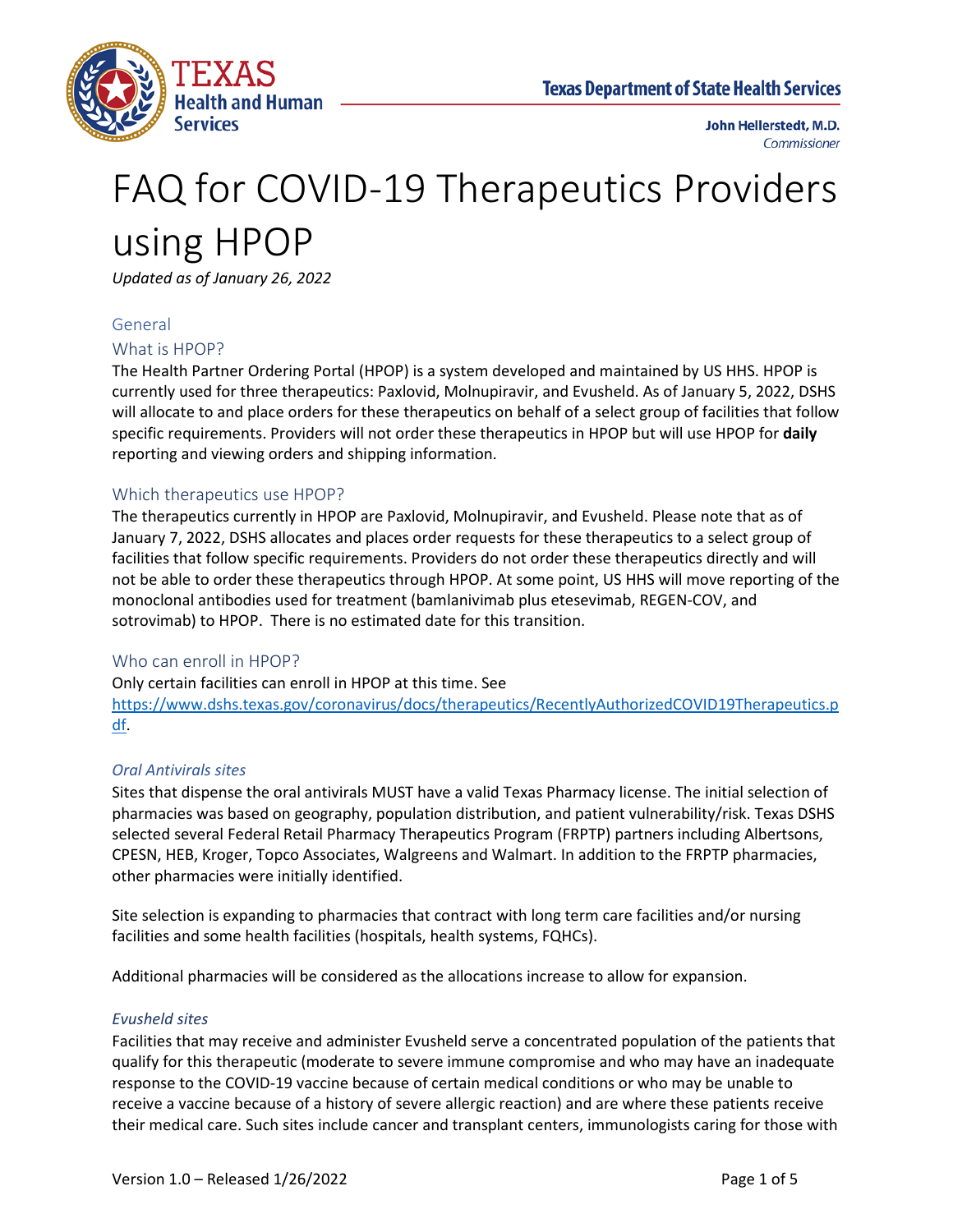

primary immune deficiencies, Evusheld will not be allocated to sites may care for these patients, but do not specialize in the care of these patients (emergency rooms, urgent care, general practice offices, etc.).

# What is a Partner or Central Partner?

Central Partner and Partner are the same entity. HPOP is designed around the concept of a Central Partner managing their Providers. A Partner is a:

•Jurisdiction (e.g. Texas, California, Guam, District of Columbia)

•Federal Retail Pharmacy Therapeutic Program (FRPTP) (e.g. CVS, Walgreens, Publix, Albertsons) •Federal Entity (e.g. Department of Defense, Department of State, Indian Health Service) DSHS is the Partner that will place orders on behalf of Texas providers and support the accounts of Texas providers that do not fall under another Partner.

## What is a Provider?

A provider is the individual site-of-care (e.g., CVS store123, doctor's office, hospital) that receives therapeutic products. Providers are managed by the Partner.

# What is a Contact?

A contact is a user that has access to their site(s) within HPOP. They are responsible for verifying that the site information is correct and for daily required reporting.

A contact may add another contact for their facility.

## Access

## How do I set up an HPOP account?

DSHS must set up an account in HPOP. Providers cannot set up their own account. Once a Contact is created within HPOP, the system automatically sends out an activation email to begin the login process.

• **Emails expire after 72 hours**. Emails will come from "VTrckS Provider Ordering Portal," [vpop-no](mailto:vpop-no-reply@cdc.gov)[reply@cdc.gov.](mailto:vpop-no-reply@cdc.gov) Please respond within this timeframe to verify provider information. Providers should email [therapeutics@dshs.texas.gov](mailto:therapeutics@dshs.texas.gov) to have an activation email resent if they miss the 72-hour window. •Organizations should work with their Information Technology Departments to whitelist this for email servers, firewalls, etc.

•If providers encounter errors when setting up their accounts, they should try using Google Chrome as the browser.

## How do I activate my HPOP account?

**If you are a provider**, on the first day of receiving your account, please:

•Complete the account activation process.

•Verify address and business hours. On the Receiving Address/Hours tab, verify/update your address, hours, and the contact for the distributor. Click on "Physical" to open the window.  Once you have updated and/or verified the address and hours, please **check the box** at the bottom of the page labeled, "Receiving Address & Hours Verified".

•Enter their license number and expiration date (Ex. BoP, medical license, etc.). This is the license that allows you to dispense medications. If you have a pharmacy license at the address, use that. Otherwise, use the medical license of the authorizing provider.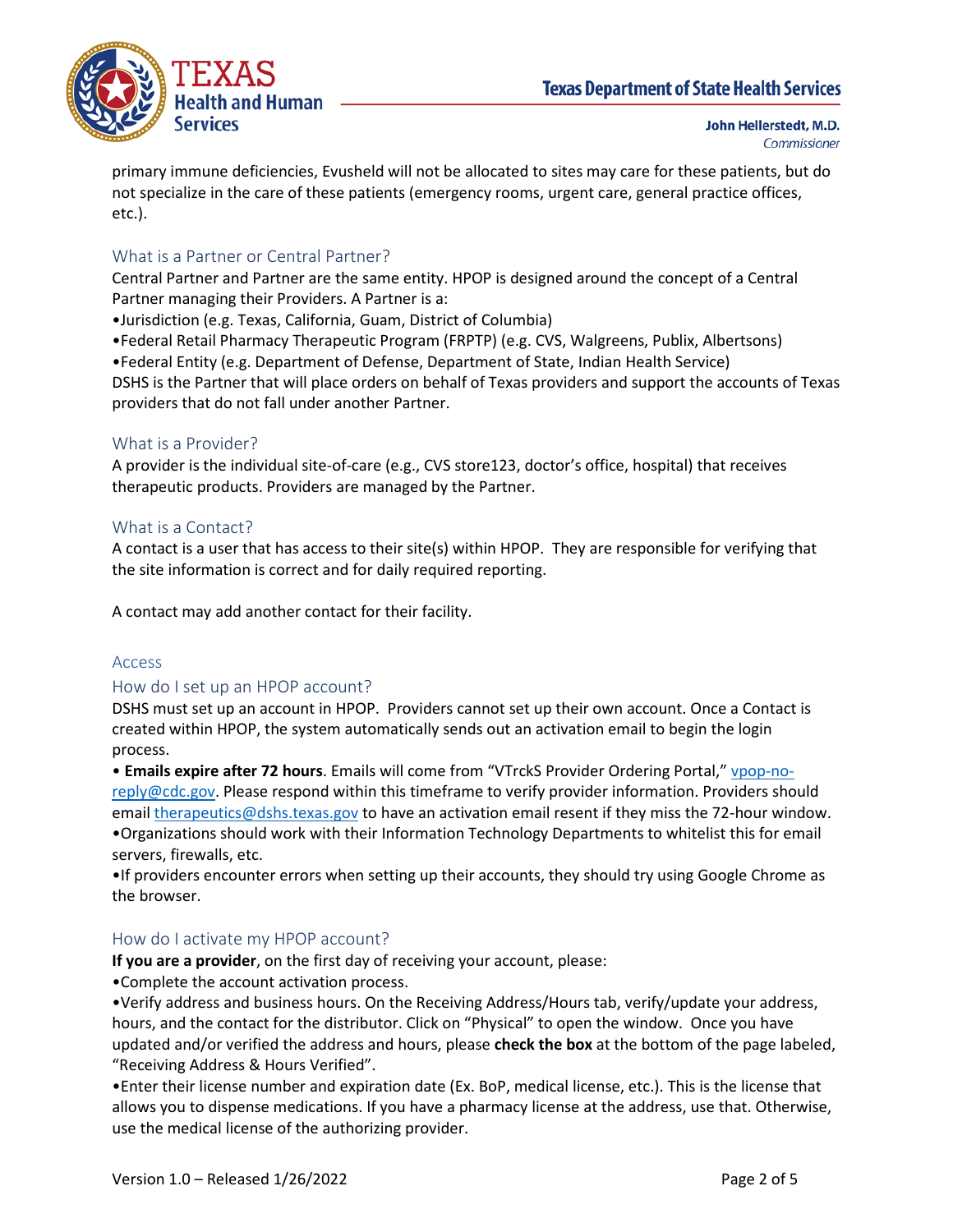

Please note that the above steps must be completed before DSHS can process an allocation for a facility. For more detailed explanation on using the HHS HPoP system please refer to thi[s Resource Guide](https://docs.oracle.com/en/industries/health-sciences/vpop-provider/index.html) accessible from the Help section within HPOP. Providers should contac[t CARS\\_HelpDesk@cdc.gov](mailto:CARS_HelpDesk@cdc.gov) or (833) 748-1979 if they have any issues with logging in and completing the steps.

#### How can I access HPOP?

HPOP can be accessed online at: [https://vpop.cdc.gov/provider/signin/.](https://vpop.cdc.gov/provider/signin/)

#### How can I remove my facility from the public facility locator/map?

Please email [therapeutics@dshs.texas.gov,](mailto:therapeutics@dshs.texas.gov) and we will set the account to Non-Public. Facilities are not able to make this change directly.

#### Provider Portal

# Orders How can I view my order status?

After logging into the provider portal, providers will be able to access the Order section. The Order section shows a history of all orders and the status of each orders. The tracking number will populate on the bottom of the order once a tracking number has been assigned.

#### Can I order therapeutics through HPOP?

As of January 10, 2022, DSHS allocates and orders of Paxlovid, Molnupiravir, and Evusheld to pharmacies and providers. Providers will not be able to order these therapeutics directly and will not use HPOP to order.

## How do I edit my facility's address and hours?

Providers should set up their account the same day they receive it. During this process, they must verify their address, business hours, and license number and expiration date.

To edit a facility's address and hours, providers can navigate to the Receiving Address/Hours section of the provider portal.

## Inventory/Reporting

#### What am I required to report into HPOP?

Providers are asked to report the number of therapeutics administered/dispensed since their last entry and the number of therapeutics courses on-hand daily. Providers will only be required to report on Evusheld, Molnupiravir, and Paxlovid. A site does not need to report zeros for products that they do not have in their inventory.

#### How can I find my inventory?

Providers can find their inventory by navigating to the Therapeutic Inventory section of the provider portal. Here, providers can enter the courses administered/dispensed and on-hand and can document their transfers.

#### How can I report the therapeutics I've administered?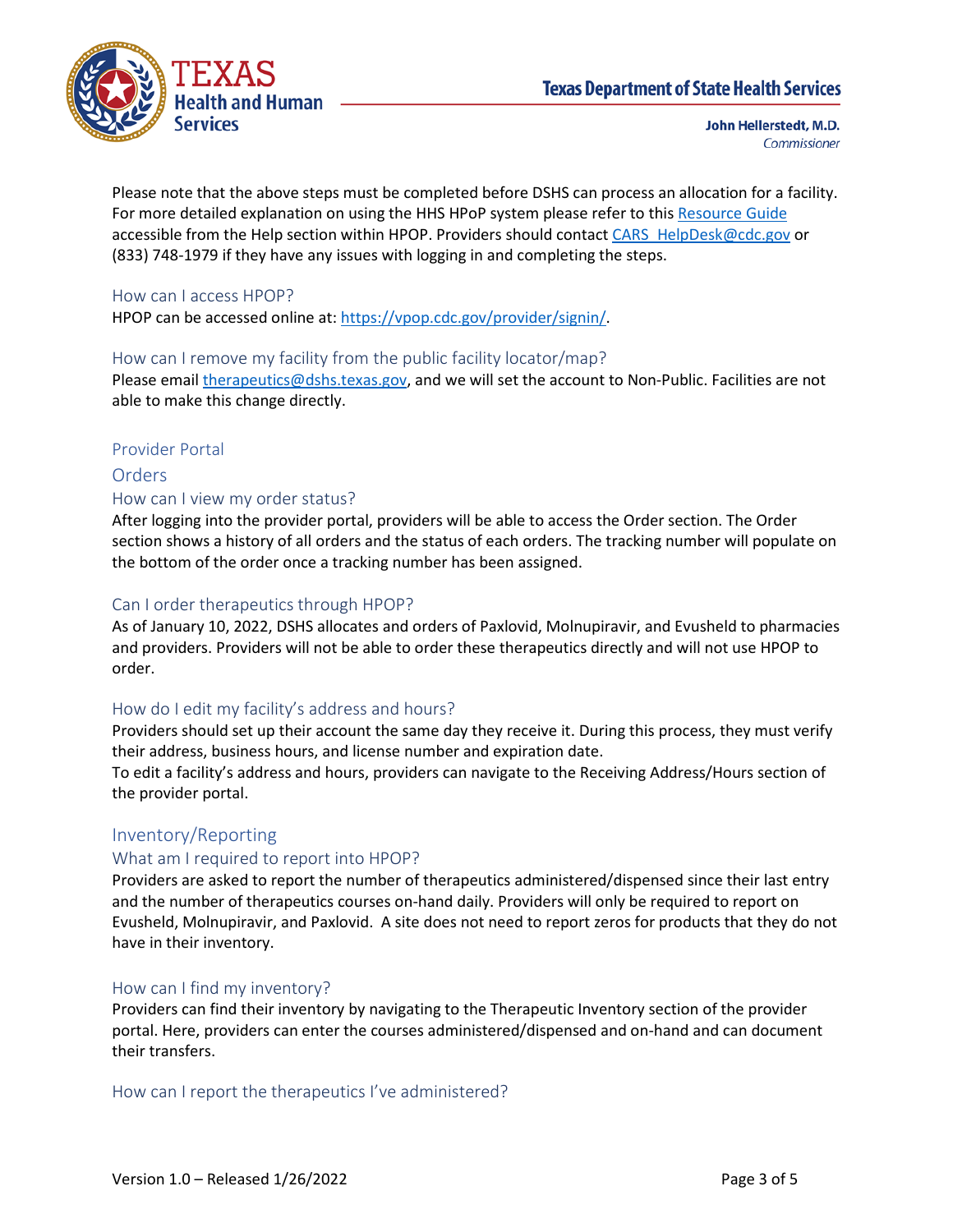# **Texas Department of State Health Services**



John Hellerstedt, M.D. Commissioner

For each Therapeutic type a provider has administered/dispensed, providers select the space in the row under Courses Administered and Courses Available and enter the total number administered then select "Save Therapeutic Courses". After selecting Save, the provider will see a short live pop up saying the saving operation completed successfully. NOTE: After clicking "Save Therapeutic Courses" the columns will still show the data the provider input. These values will remain until the system executes a batch job once a day and saves the data to the History column.

#### How can I transfer my inventory?

The Transfers section, under Inventory, is used if a Provider has received a shipment of some therapeutic and instead of administering/dispensing them at their site they transferred the therapeutic to another Provider. Providers may only transfer to another site that is enrolled in HPOP for the same therapeutic type (oral antiviral and/or Evusheld). All transfers must follow applicable state and federal laws regarding medication dispensing.

Using this "Transfer" section will not automatically ship product to the provider, this is just a mechanism account for the transfer. Providers must make arrangements to physically move the medications to the new facility. Select the Add Transfer button and fill out the required information. If the provider that was given some of a facility's inventory to does not appear, the sending facility should notify their Partner administrator.

#### **Contacts**

#### How can I view my organization's contacts?

The contacts section shows all the Provider contacts that exist for the Provider. If a provider selects a name, they will be presented with specific information about that user. Every provider needs at least one contact to be designated as the "Primary Contact" to receive products. To edit/view a user, select their name.

#### Can I add users to my site on HPOP?

Yes. For more details, see "How can I add contacts?"

#### How can I add contacts?

To create a new contact, click the +. If that button does not exist, contact the Partner admins to enable that permission. For the "Email" field, enter the user's email. If the user already exists, the next screen will have contact information prepopulated otherwise the provider will have to fill it out. For the "Primary Contact" field, every Provider will need at least one contact tagged as a primary contact to receive product. After the contact is created, an email will be sent to the contact with instructions on setting up their account.

#### How do I edit my provider details?

Navigate to the Provider Details section of the provider portal. This section lists information such as the federal/state pins associated with the provider. To edit provider details, select the Provider Details tab. Select the button with the pen icon to edit the information. Providers should contact their partners if the pen icon button is not available.

Resources Who can I contact for support?